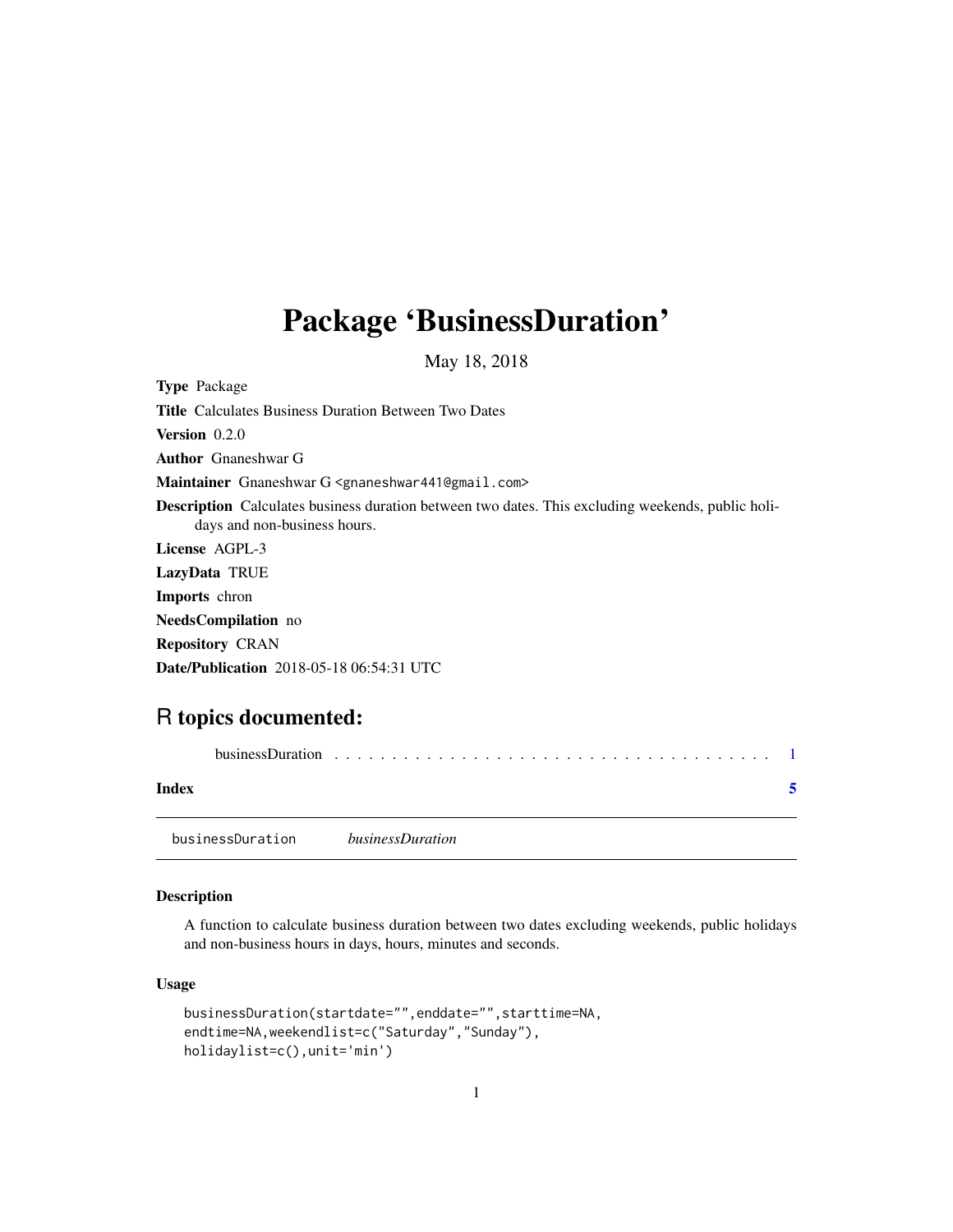#### **Arguments**

| startdate   | Start date in "POSIXIt"/"POSIXct"                                        |
|-------------|--------------------------------------------------------------------------|
| enddate     | End date in "POSIXIt"/"POSIXct"                                          |
| starttime   | Start time in 24 hours format as a string. Eg- "07:00:00". Default is NA |
| endtime     | End time in 24 hours format as a string. Eg- "17:00:00". Default is NA   |
| weekendlist | Custom weekend list. Default is "Saturday" & "Sunday"                    |
| holidaylist | Custom holiday list. Default is NULL                                     |
| unit        | Unit of duration - "day", "hour", "min" or "sec". Default is "min"       |

#### Details

Returns the business duration between two dates by excluding weekends, public holidays and nonbusiness hours in days, hours, minutes or seconds

#### Author(s)

Gnaneshwar G

#### Examples

```
### EXAMPLE 1
library(BusinessDuration)
# start date must be in standard R format
startdate <- strptime("2017-07-01 02:02:00",
"%Y-%m-%d %H:%M:%S")
# End date must be in standard R format
enddate <- strptime("2017-07-07 04:48:00",
"%Y-%m-%d %H:%M:%S")
# Business Start time
starttime <- "07:00:00"
# Business End time
endtime <- "17:00:00"
# Custom holiday list
holidaylist <- as.Date(c("2017-01-01" ,"2017-01-02",
"2017-01-16", "2017-02-15", "2017-02-20", "2017-03-31",
"2017-05-29", "2017-07-04", "2017-09-04", "2017-10-09",
"2017-11-10", "2017-11-11", "2017-11-23" ,"2017-12-25"))
# Custom unit of business duration
unit<-"day"
# Calling the function
businessDuration(startdate = startdate,
                 enddate = enddate,
```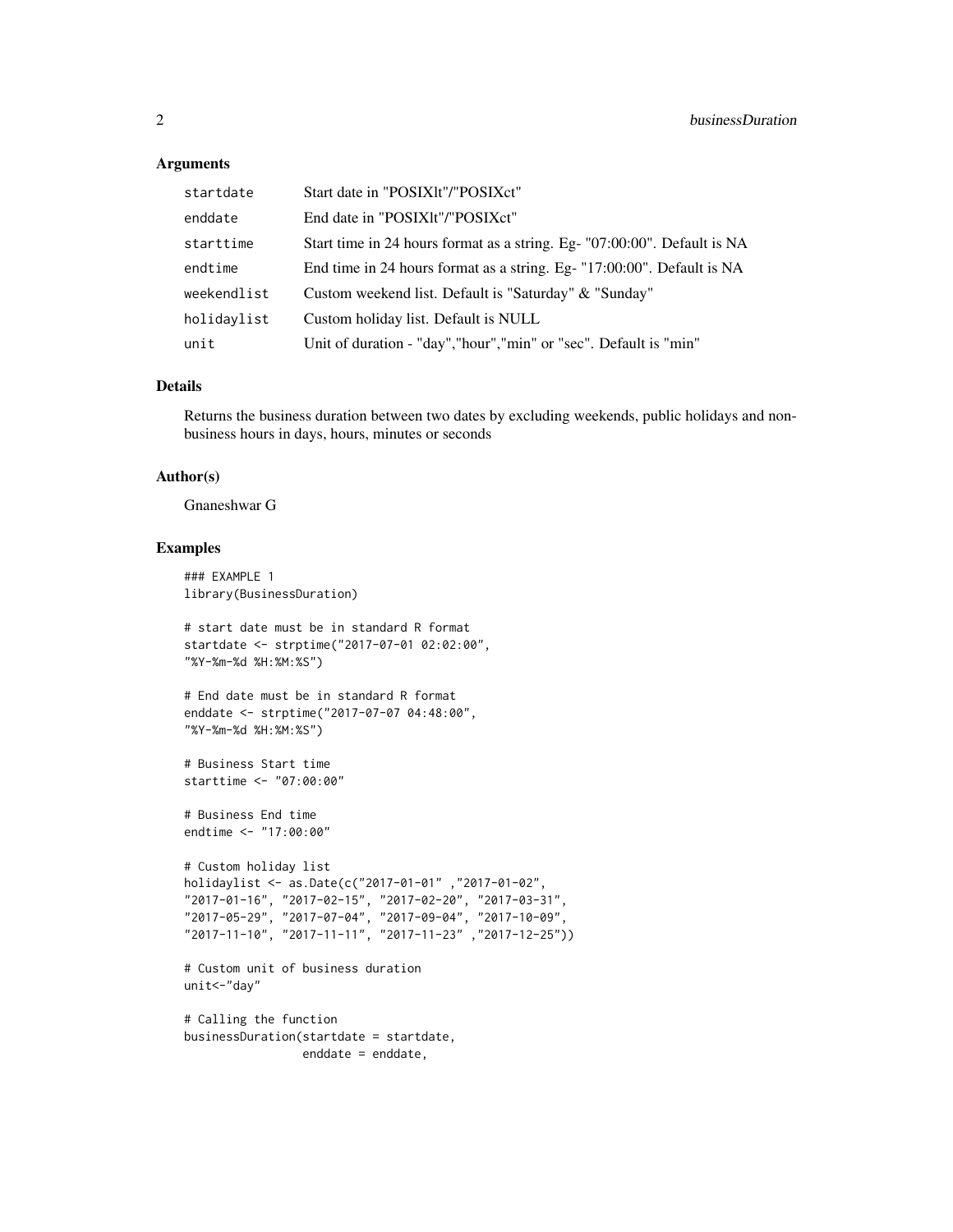```
starttime = starttime,endtime = endtime,
                 holidaylist = holidaylist,
                 unit = unit)### EXAMPLE 2
library(BusinessDuration)
# Reading the file as dataframe
inputdata <- data.frame("Index"=1:5,
                        "sys_created_on"=c("12/6/2017 8:29",
                                            "12/1/2017 2:36",
                                            "12/6/2017 8:51",
                                            "12/1/2017 8:05",
                                            "12/1/2017 0:07"),
                        "resolved_at"=c("12/11/2017 4:56",
                                         "12/5/2017 4:10",
                                         "12/6/2017 8:52",
                                         "12/7/2017 6:46",
                                         "12/1/2017 0:23"))
# Converting to standard R datetime format
inputdata$sys_created_on <- strptime(inputdata$sys_created_on,
                                     "%m/%d/%Y %H:%M")
inputdata$resolved_at <- strptime(inputdata$resolved_at,
                                  "%m/%d/%Y %H:%M")
# Business open time
starttime <- "08:00:00"
# Business close time
endtime <- "17:00:00"
# Weekend list
weekend_list <- c("Saturday","Sunday")
# Custom US holidays
US_holiday_list <- as.Date(c("2018-01-01",
                              "2018-05-28",
                              "2018-07-04",
                              "2018-09-03",
                              "2018-11-22",
                              "2018-12-25"))
# Business duration - day, hour, min, sec
unit_hour <- "hour"
# Apply function to entire dataframe
inputdata$Biz_Hour<-lapply(1:nrow(inputdata),function(x){
                    businessDuration(startdate = inputdata$sys_created_on[x],
                    enddate = inputdata$resolved_at[x],
                    starttime = starttime,
                    endtime = endtime,
                    weekendlist = weekend_list,
```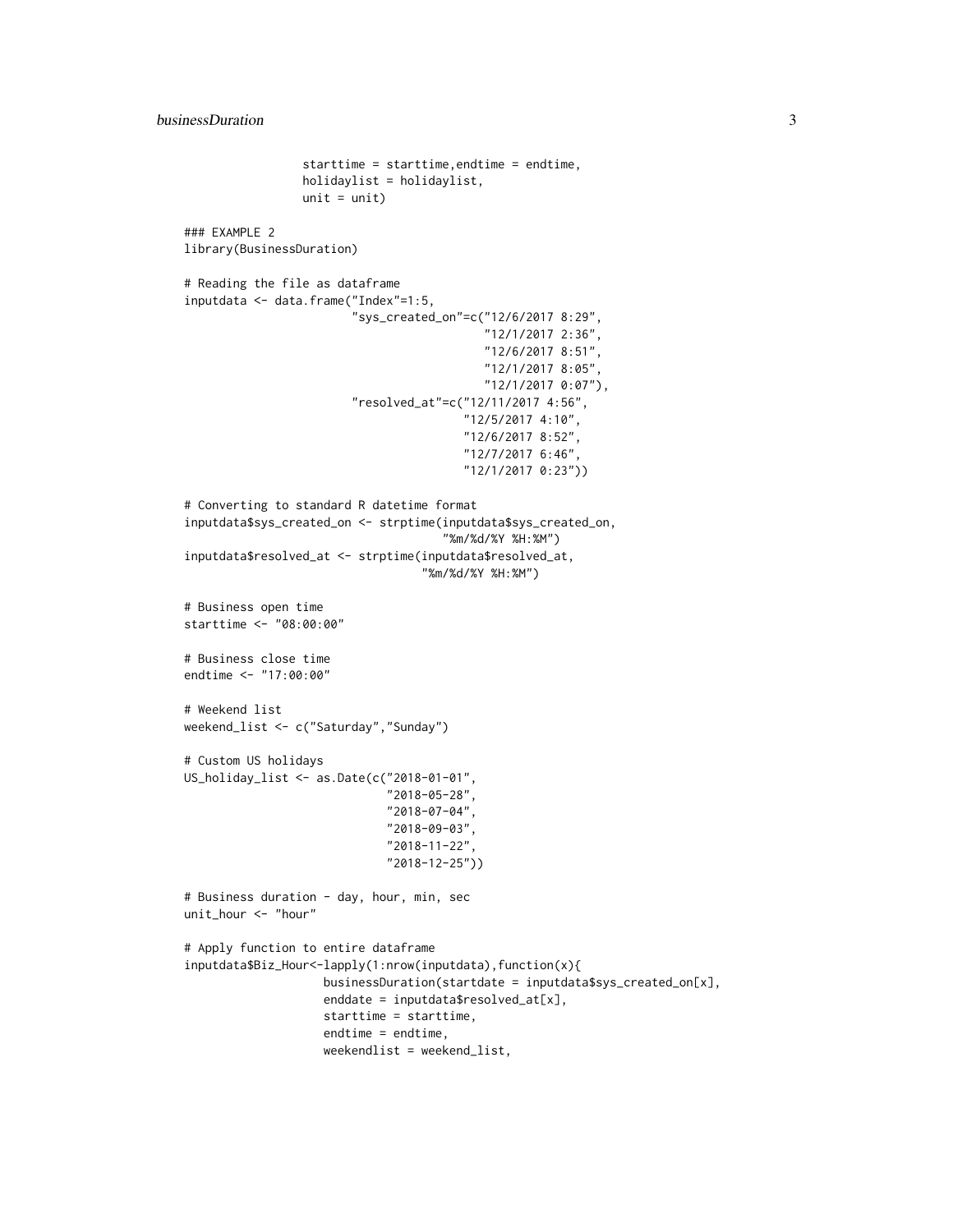#### 4 businessDuration

holidaylist = US\_holiday\_list, unit = unit\_hour)})